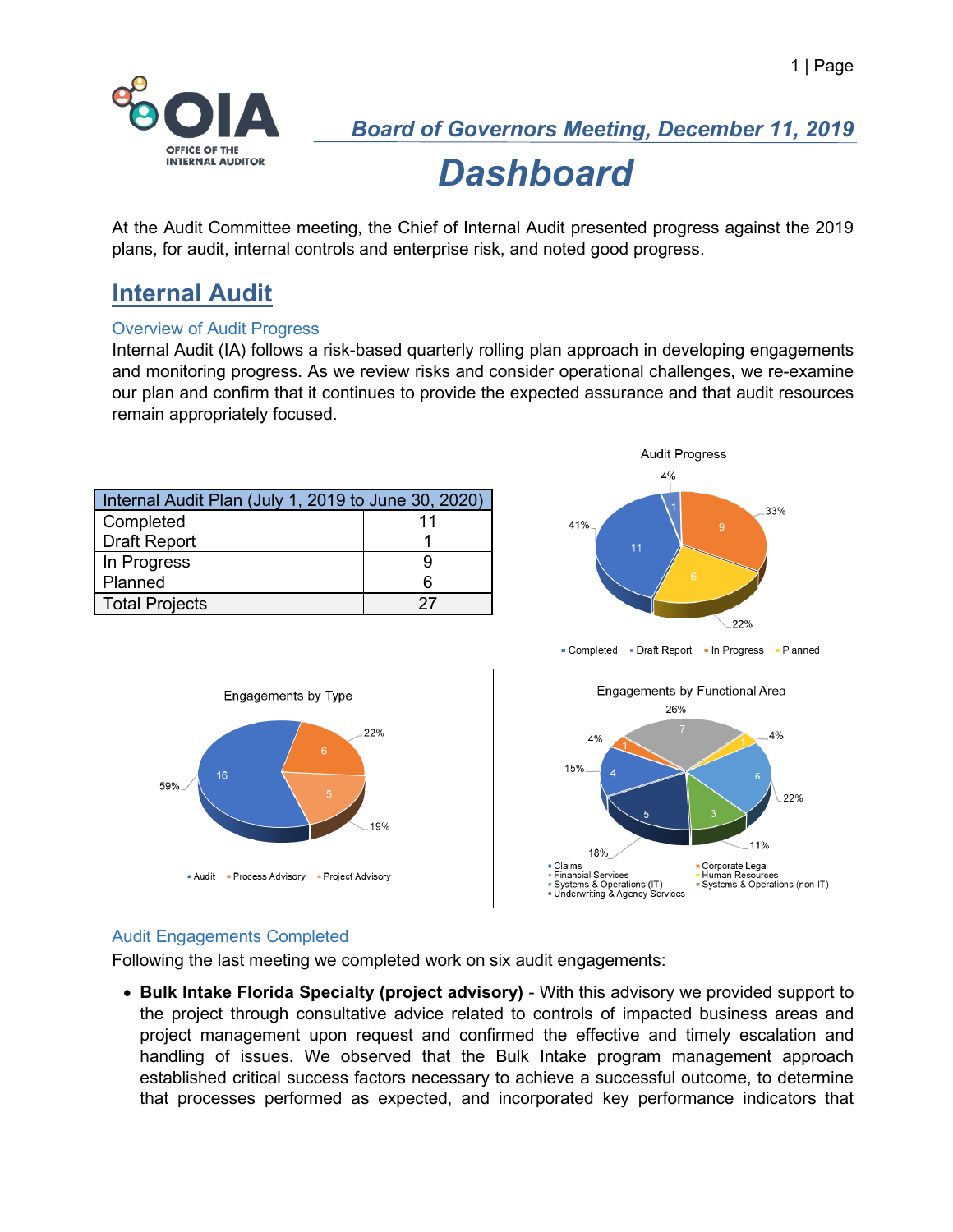

denote Bulk Intake Project Team performance. Diligent efforts to develop new processes necessary to ensure readiness to offer coverage to Florida Specialty customers who cannot find private market coverage have been completed. Citizens' Bulk Intake Project Team is currently focused on additional tasks to ensure successful initiative efforts will continue. Internal Audit will continue to support the project by providing consultative advice regarding controls to the business areas and project management upon request.

- **Financial Services (process advisory)** We provided Citizens' Financial Services business unit with a comparative gap analysis that benchmarked current travel & employee expense audit practices to those of Florida state agencies, and to that of the private market. This was accomplished in part though discussions with audit representatives from the Department of Financial Services and the State Board of Administration of Florida. We also provided process improvement recommendations to facilitate enhanced data collection and analysis, as well as those aimed at efficiency of review, based on leading practices.
- **Independent Adjuster Day Rate Invoice Review** We reviewed the spreadsheet templates used for the revised Adjusting Services Day Rate Invoice to ensure the formulas function correctly and the allocation of expenses supports more detailed reporting. We observed that the templates are well constructed and provide accurate allocation of catastrophe event expenses. All spreadsheet formulas were consistent and accurate and all cell formatting, data validation parameters and internal links were adequate. In addition, the spreadsheets were appropriately protected from unauthorized alteration with locked cells and spreadsheet password protection. It was also noted that the templates provide for reasonable expansion as the number of catastrophe events or the number of adjusters deployed increases.
- **Payroll (audit)** The objective of this audit was to evaluate whether key controls related to the payroll processes are adequate and ensure that authorized payroll transactions are processed in a complete, accurate, and timely manner within applicable laws, regulations and company policies. Results from the audit indicate that Human Resources implemented the Centerpoint Human Capital Management (HCM) system to replace disparate human resources technologies that relied heavily on manual processes and controls. The HCM system allowed HR to automate and integrate most of its business processes to provide greater access to HR and Payroll information and to enhance the user experience. However, the implementation of the Centerpoint HCM system, specifically payroll, has created some unique challenges and it has not achieved all the benefits envisioned by HR management given the level of manual intervention and oversight required to ensure that payroll payments are accurate and timely. Human Resources management has initiated a solicitation to procure a vendor for professional consulting services to address the ongoing issues with Centerpoint. Two vendors have been selected to complete proof of concepts as a part of the solicitation to determine which vendor will be selected for the contract. Process improvement opportunities were also noted and shared with management for consideration.
- **System and Information Backup (audit) -** The objective of the audit was to evaluate the effectiveness of processes and procedures associated with system and information backups. The scope included an assessment of business-critical systems and information backups,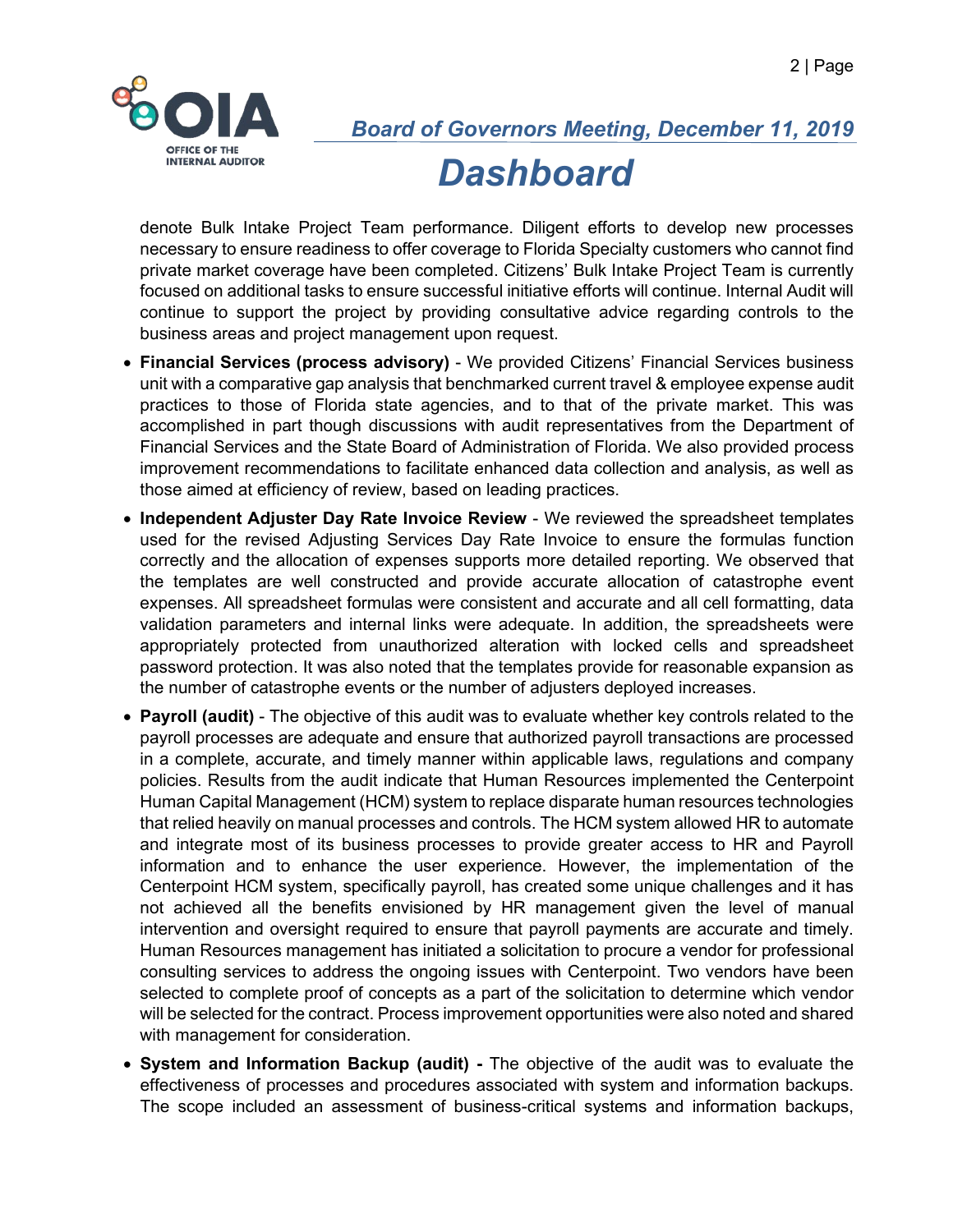

access controls, backup job monitoring, offsite tape library controls and backup restore testing. We confirmed that staff responsible for managing the processes are knowledgeable and adequate controls have been implemented for monitoring of the backup jobs and restoration testing from the data storage system. Our testing indicated that improvements are needed to strengthen manual processes associated with the implementation of new and changed backup files, testing of physical tape restorations and accountability assigned for work performed using system accounts. IT has corrected the system accounts and has developed plans to remediate the other risks.

• **Targeted AP Analytics (audit) -** In response to IA's Centerpoint Financial and Procurement User Access report issued earlier this year, IA created 15 computer-aided audit techniques to assess occupational fraud risks related to the vendor management, purchasing and accounts payable processes and to identify potential misconduct related to payment transactions. IA evaluated all accounts payable disbursement transactions from January 2018 to March 31, 2019. IA found no instances of fraud, waste, or abuse.

Detailed copies of the reports are included in this presentation.

#### Work in Progress

In the execution of our audit engagements we follow a structured process which is divided into three main categories, e.g.: the first step focuses upon engagement planning (including notification, fact finding, process risk and scope and objective setting); the second step focuses on project execution or fieldwork; and the last step in the audit process includes report delivery (agreeing results from fieldwork with management and delivering a written result of the work completed). There are ten audit engagements in progress:

- Agency Management System (in planning) The current agency management system, that supports agent distribution relationship management, is being replaced with the Salesforce Service Cloud Platform. This platform will support the tracking and monitoring of agent licenses, commission, performance, investigations, complaints, and key performance indicators. We will provide control advice and project support during the system configuration and implementation.
- Assignment of Benefits (in planning) AOB legislation passed during 2019, resulting in the quick design and implementation of processes and procedures to meet the 7/1/2019 statutory implementation date. OIA will validate that the processes developed are operating as intended and in compliance with the statute.
- Automated Underwriting (in planning) Underwriting management is working on a project to redesign the current automated underwriting process, as staff currently touch 80% of automated underwriting files. The purpose of the project is to gain efficiency in the underwriting effort for evaluating personal lines new business applications. IA will provide control advice and project support to the automated underwriting redesign.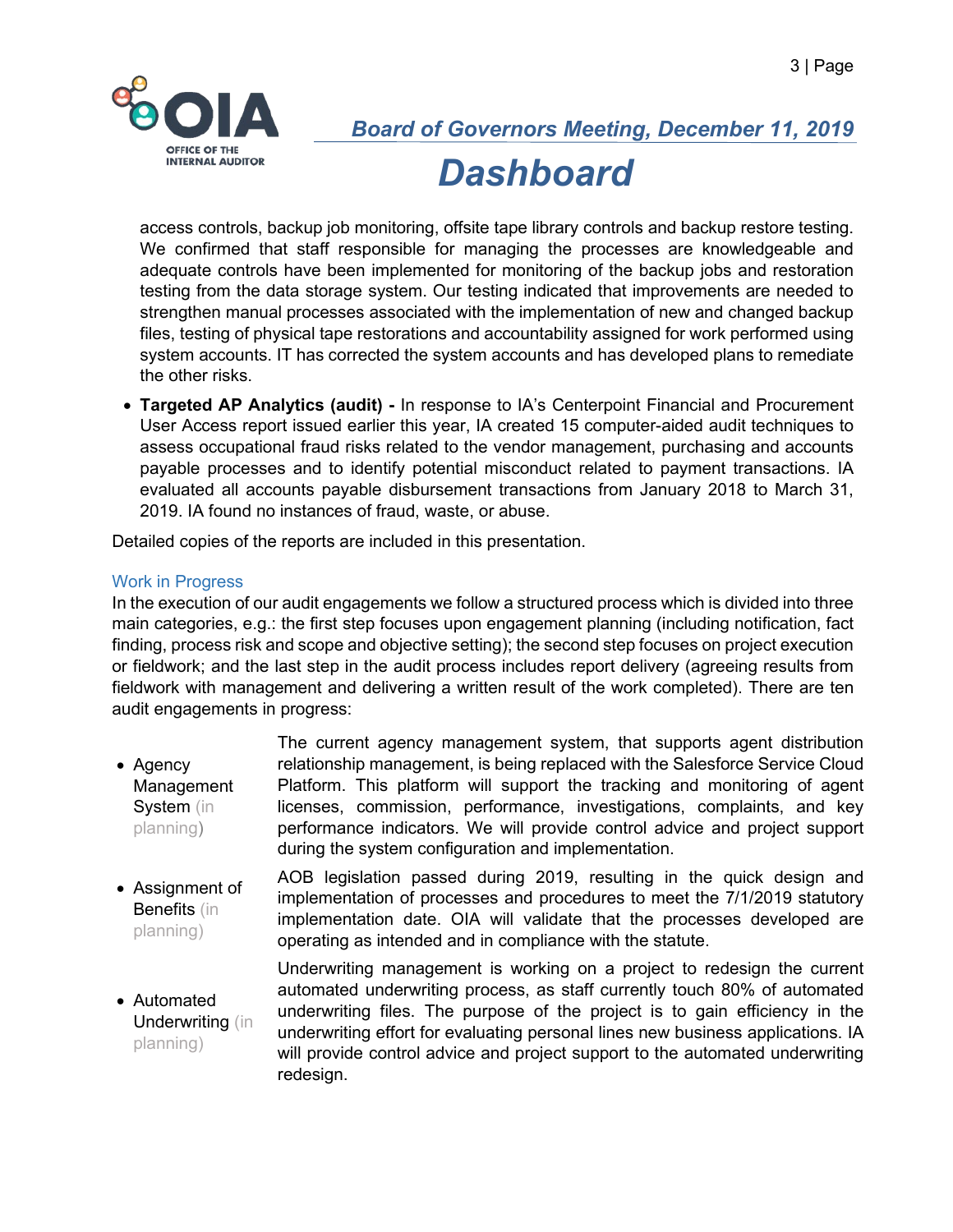

• Claims Litigation and Legal Billing Audit (draft report) There has been a significant increase in litigated cases given AOB and hurricane Irma resulting in increased defense cost. The objective of the audit is to ensure there are adequate controls in place to monitor and manage litigation vendors and defense related expenses.

• Cloud Readiness (in planning) Migration to cloud services and solutions means reliance upon service providers for proper information security and privacy, legal compliance, disaster recovery and maturity of technology and business viability. With this audit we will assess Citizens' cloud migration program to ensure that adequate plans, processes, contract language, and cost models have been developed and appropriate risk mitigation activities are incorporated to minimize or avoid business disruption.

> Citizens' IT Security and Risk department is in the process of implementing an enterprise wide strategy to consolidate and centralize user identity and access management processes and technology capabilities. Complexity will continue to increase as new cloud solutions, systems and applications are adopted and integrated into the current environment. These complexities should be understood and appropriate controls for authentication and authorization should be implemented to mitigate risks associated with user access/privileged access, segregation of duties, oversight and monitoring and reporting capabilities. IA will assess project governance and progress during the multiyear implementation of a comprehensive identity and access management solution and corresponding processes and provide advice throughout the project as needed.

• Proof of Repairs (in planning) During October 2018, Citizens began requiring proof of repairs for Hurricane Irma damage to determine renewal eligibility for policies renewing on or after March 6, 2019. Policyholders who have filed a claim, for damage caused by Hurricane Irma, are required to submit proof of repair to Citizens as soon as any repairs are complete. For claims with repairs not completed by the policy's renewal date Citizens will accept documentation such as a contract that demonstrates repairs are underway to process the renewal.

- Rate Override **Technology** Development (in planning) Technology changes are under development to allow rate override functionality for specific underwriting circumstances in PolicyCenter. The ability to adjust rates, for specific parameters, is a widely accepted industry practice. Currently, Citizens management performs rate override adjustments manually. IA will provide control advice and project support during the application development and pilot.
- Remittance Processing (in planning) In late 2018, remittance processing completed the migration of the remittance systems to the RT Lawrence software. It was noted that there have been some post implementation challenges, specifically with training, reporting, and system capabilities. In addition, there was a change in the Assistant Controller

• Identity and Access Management (in planning)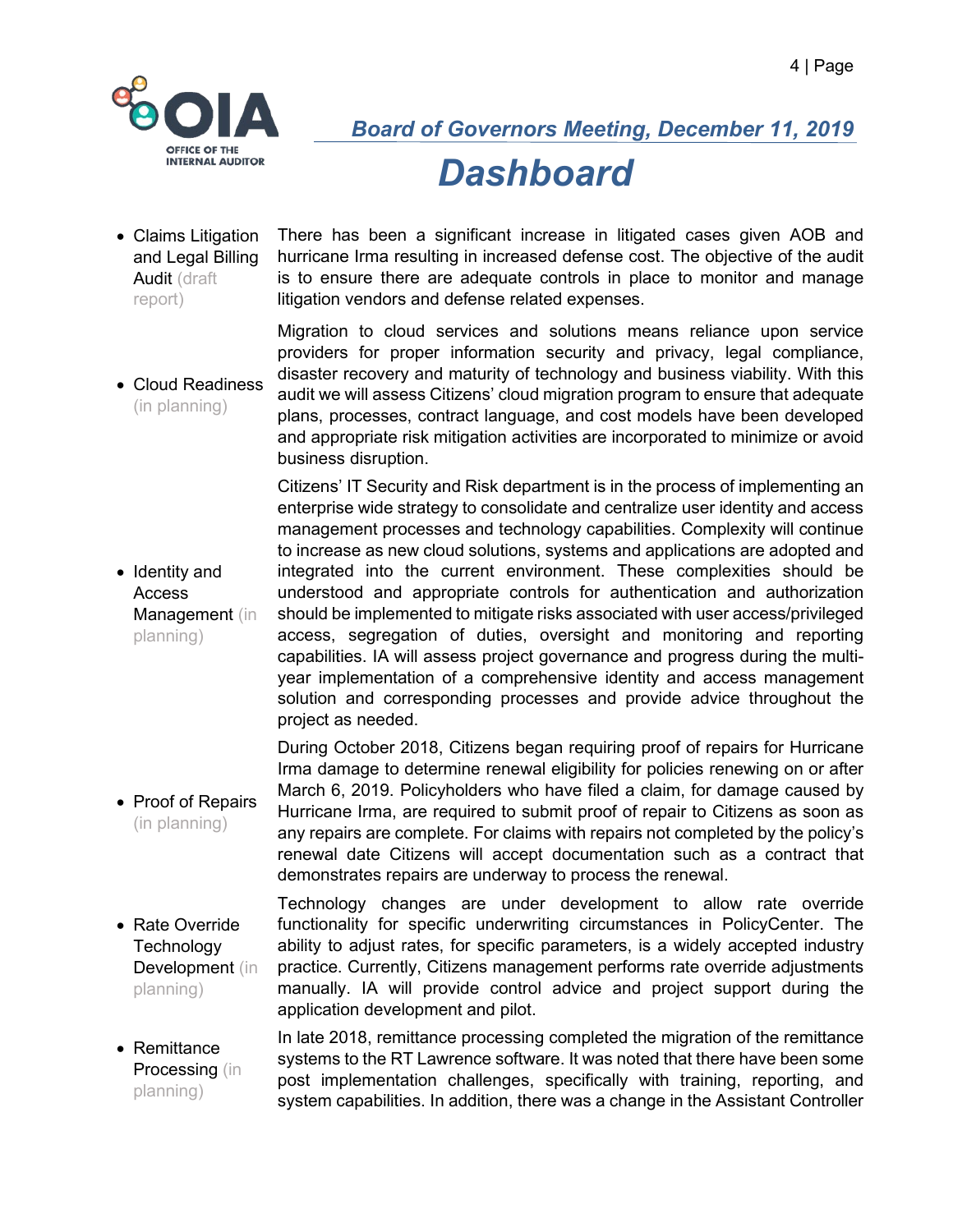

position during 2019 who was responsible for project oversight. Due to the changes in systems and senior leadership, there is an increased risk related to remittance processing supported by the new system.

IT software assets are inventoried and tracked to avoid redundant purchases and allow operations personnel to proactively replace outdated software that is nearing the end of its life cycle. Citizens may face licensing fines if adequate controls are not in place to validate installed software against licenses. As part of an operational initiative IA was approached to provide consultative advice through a validation of frameworks, policies and processes associated with the ongoing development work to enhance the software asset management program.

#### Work Planned

planning)

• Software Asset Management (in

The following audit engagements are scheduled to commence during Q1:

- Centerpoint **Configuration** Centerpoint (Oracle Fusion) replaced independent applications previously used by Human Resources, Finance and Procurement. Oracle module configuration is complex and proper configuration of the modules is necessary to adequately restrict and/or eliminate the ability to override controls in place to prevent inappropriate transactions. Improper application configuration may lead to unauthorized transactions that may impair business operations or allow nefarious transactions. IA will confirm that Centerpoint modules are properly configured to ensure that security is adequate and prevents the override of key controls, appropriate logging is turned on and business operational process needs are met with configurations that are installed
- E-disbursements Citizens is seeking a solution which leverages debit card and Automated Clearing House (ACH) technology for two types of claims payments: Additional Living Expense payments to policyholders via vendor issued debit card and/or ACH options; and ACH payments to policyholders and/or other parties for claim related disbursements; including multi-party payment options and multiple external approvals (both in the event of a catastrophe and in usual operations). IA will provide consultative advice during design and implementation to assess the security of debit cards and ACH transactions.
- Policyholder Claims **Experience** There are many facets to the different types of claims losses which drive claims to be handled through various business models and rely on Citizens staff and independent adjusters to meet policyholder claim processing needs. IA will evaluate the adequacy and effectiveness of controls related to Claims Customer Experience.
- Third Party Access Third party security access, visibility and monitoring controls are key to safeguarding the network and data from nefarious/malicious external users. Absent appropriate control of external connections and user activities, the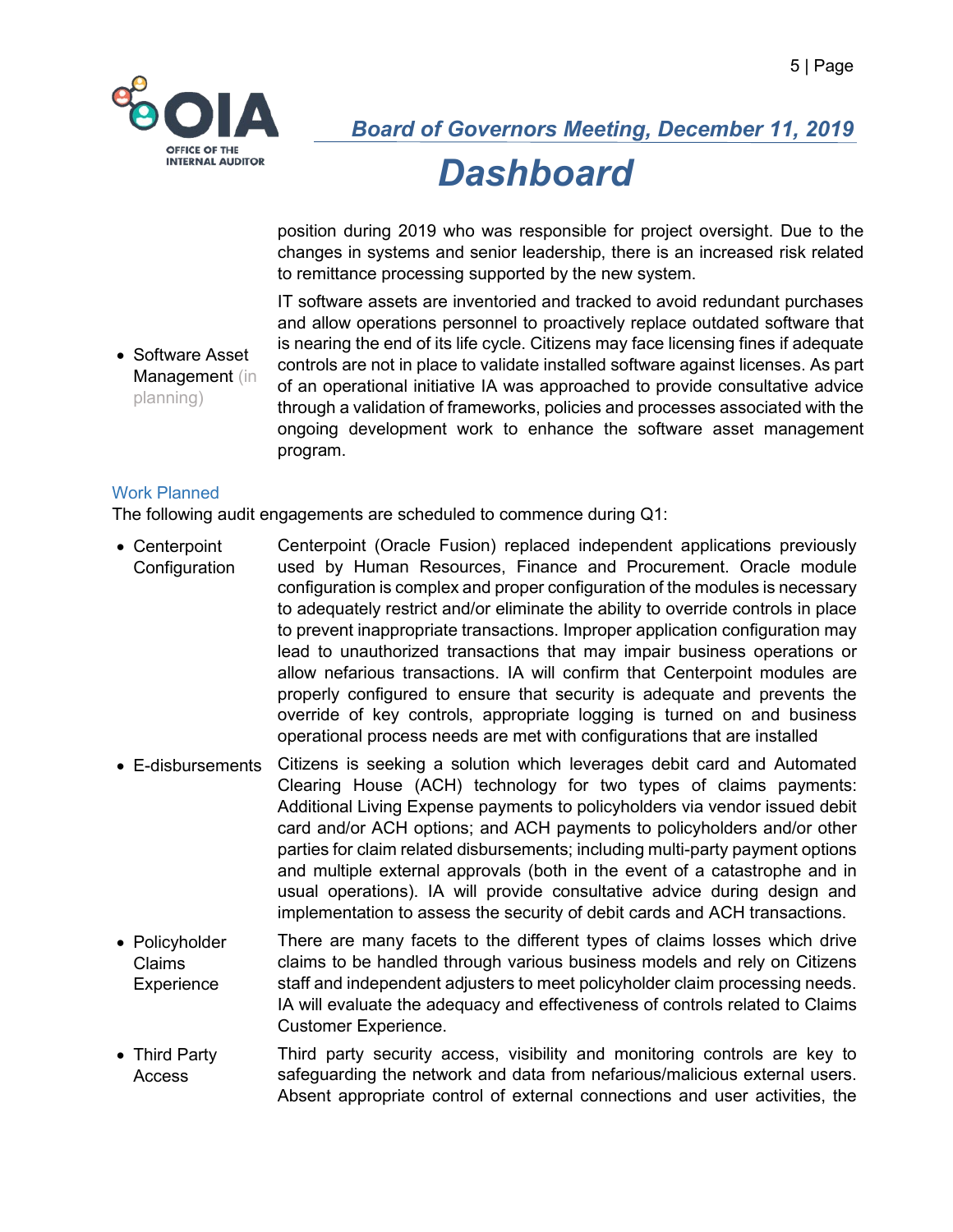

number of IT incidents and corresponding business impact may rise. IA will evaluate risks associated with third party access to the Citizens network and validate that third-party policies, inventories, user account management, connections and monitoring are appropriate for the organization in mitigating those risks.

- Third Party Risk Management The VMO has established guidelines and tools for contract managers to use to manage vendor relationships. Each third-party relationship brings with it several risks that need to be identified and assessed. These risks are often multi-dimensional as they extend across suppliers, vendors, contractors, service providers, and other parties, and can have an impact on different levels of the organization. IA will evaluate the adequacy and effectiveness of controls related to VMO's third-party risk management process.
- Wire Transfer/ **ACH** Citizens is migrating to a new vendor to provide all Company banking needs, including wire transfers and ACH services. Since Citizens periodically has the need to wire large sums of money, the Company must ensure the processes, controls, and authorities to do so are set up correctly and securely. The most significant risk of transferring to the new bank is to ensure the wire process is set up correctly with the appropriate access, segregation of duty controls and monitoring. IA will evaluate the adequacy and effectiveness of controls related to the wire transfer and ACH processes.

#### Resources

IA has a vacancy for an Internal Auditor Senior. We plan to recruit for this position early in 2020.

#### Control Deficiency Resolution

Internal Audit (IA) maintains a database containing reported audit observations, recommendations, management action plans and target completion dates originating from IA audits, reviews performed by the external auditors and regulatory exams conducted by the Office of Insurance Regulation and the Auditor General. We are currently tracking seven open observations. The following chart provides additional information on the number of current open observations over previous thirteen months including the observation ratings, source of observation and year reported.



| <b>Observations by Year Reported</b> |      |              |  |
|--------------------------------------|------|--------------|--|
| 2018                                 | 2019 | <b>TOTAL</b> |  |
|                                      |      |              |  |

| <b>Observation Source</b> |  |  |
|---------------------------|--|--|
| IΑ                        |  |  |
| <b>External Auditor</b>   |  |  |
| Market Conduct - OIR      |  |  |
| <b>Auditor General</b>    |  |  |
| TOTAL                     |  |  |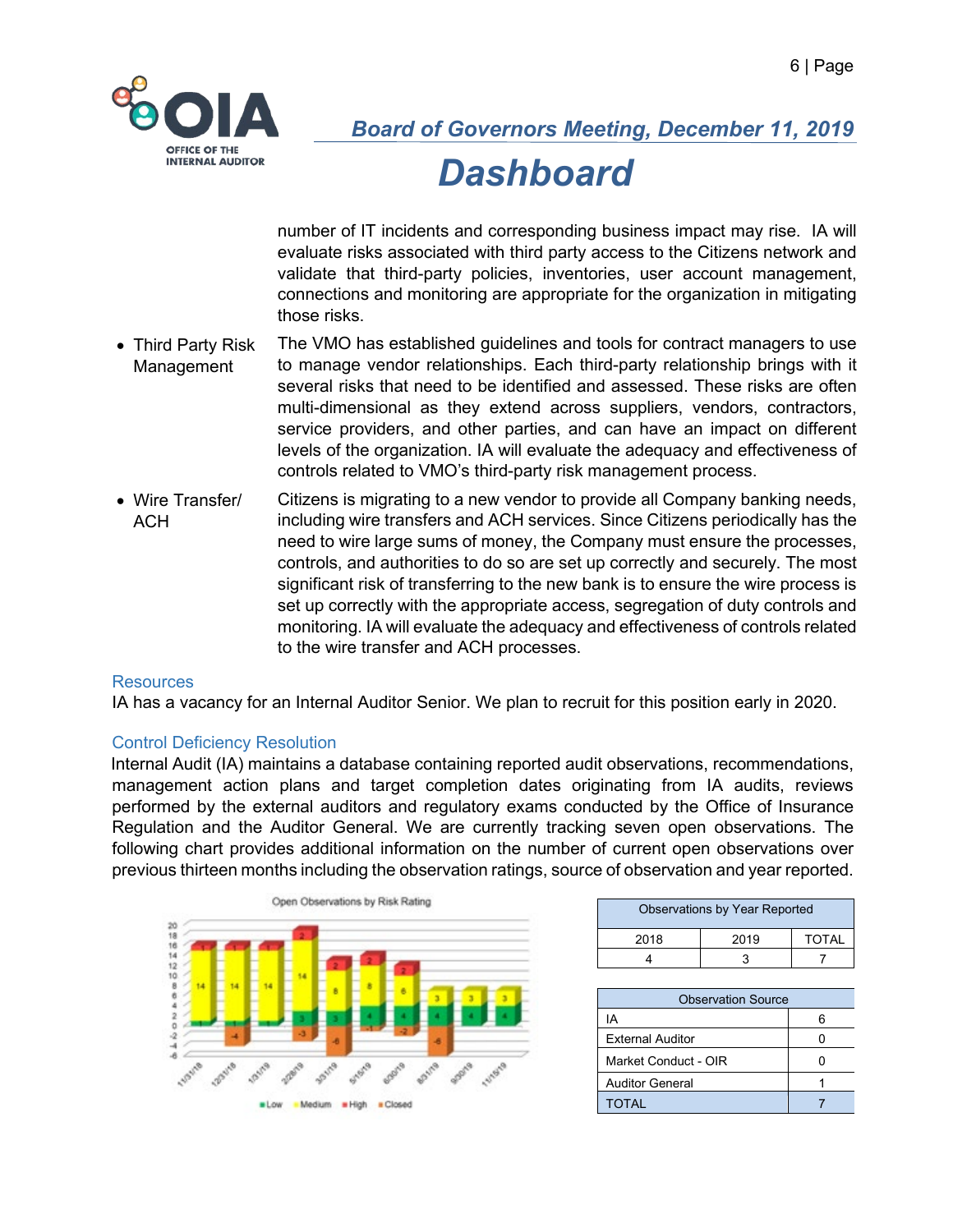

*Board of Governors Meeting, December 11, 2019*

## *Dashboard*

## **Enterprise Risk**

ER continues to facilitate and embed Citizens' ERM Framework within the organization through facilitated risk identification and assessment workshops and the implementation of a risk management administration system. The ER team is focused on creating and maintaining a collaborative and engaging risk identification and assessment environment across the organization.

#### Strategic Risk Management

During the 2019 strategic risk assessment with the Executive Leadership Team (ELT), 17 key strategic risks were identified. ER worked with the ELT Risk Owners to develop summaries of current and future mitigation activities. The 2020 strategic risk assessment is planned for 1<sup>st</sup> quarter.

#### Operational Risk Management

The ER continues to facilitate interactive and engaging inherent (IRA) and residual (RRA) operational risk assessments to enable management to self-identify and assess risks that may impact the ability to achieve business objectives and to determine the effectiveness of mitigation plans in place to reduce the risks.

In Q3 ER completed the facilitation of the 5 operational inherent and residual risk assessments for the following areas:

- Consumer & Policy Services Corporate Analytics
- 
- Financial Planning & Analysis Public/External Relations & Outreach
	-
- Human Resources Strategic Services

The ER team is currently focused on working with the business areas to enhance risk assessment skills, improve alignment of risks and mitigating activities to business and process objectives, enhance the use of the Resolver application as the centralized risk repository tool and strengthen ER's relationship with the business areas. To accomplish this goal ER designed a new educational risk program. In October ER completed training for seven functional areas and will continue the initiative into the first quarter of 2020.

### **Internal Control**

IC is responsible for maintaining and monitoring the Citizens Internal Control Framework (ICF). The ICF program leverages the COSO 2013 Integrated Internal Control Framework to maintain and enhance Citizens' internal control environment. The initial roll-out of the ICF was performed for 71 business processes across Citizens, in which IC facilitated workshops to document the business processes and identify primary controls. As of October 2019, the ICF initiative was successfully implemented and completed for the 71 business processes.

ICF enables management to perform self-assessments on primary controls of their business processes. Control Self-Assesments (CSA) are performed annually by management to ensure ongoing evaluation of design and operating effectiveness of identified and documented primary controls. The IC coordinates, monitors, and provides guidance to management as they work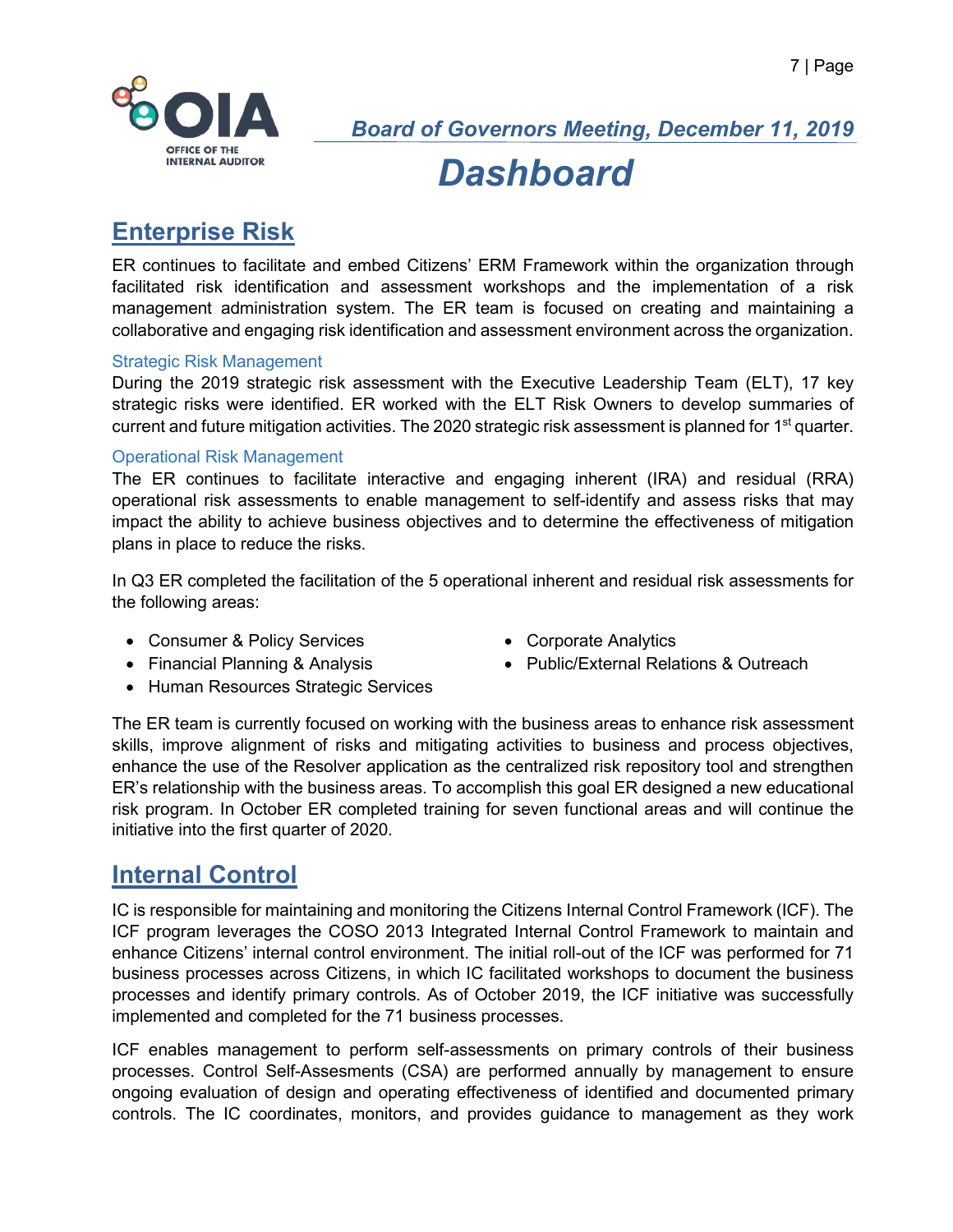

*Board of Governors Meeting, December 11, 2019*

*Dashboard*

towards completing their CSAs. The 2019 control self-assessments are currently in progress and expected to be completed by November 29, 2019. The following graph shows the progress of CSAs performed by management:



In addition to business unit CSA's, the IC performed four (4) quality reviews to assess and enhance selected control self-assessments. The IC evaluated new inherent risks, documented updated process narratives/flowcharts, enhanced current primary control design, and recommended new primary controls to the business units. Quality reviews were performed for the following business processes:

- 
- Claims Legal Services Claims Special Investigations Unit (SIU)
- Human Resources Compensation Human Resources Talent Acquisition
- 

#### **Resources**

IC has a vacancy for an Internal Controls Senior. We plan to recruit for this position early in 2020.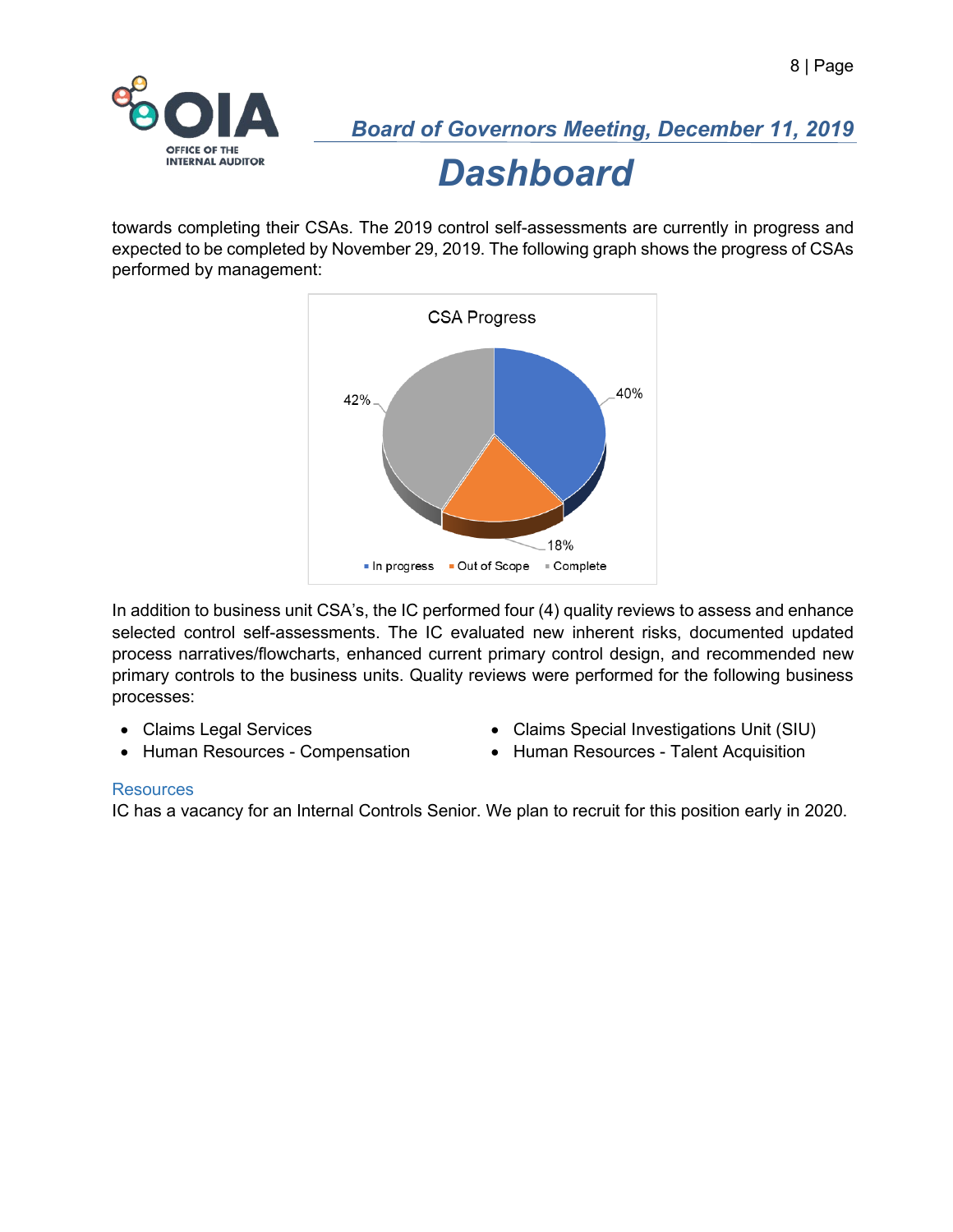

*Board of Governors Meeting, December 11, 2019*

*Dashboard*

The OIA presented, for approval, its 2020 Strategy and Plan (Plan) and OIA 2020 Budget to the Audit Committee.

### **2020 OIA Strategy & Plan**

The Plan was developed using a risk-based approach to understand and assess Citizens' operations and associated risks. Additional consideration was given for future work to be conducted by the Auditor General, Market Conduct Examinations, and planned strategic initiatives.

The objective of this plan is to provide the most timely and comprehensive scope of audit, risk and control coverage by using resources available to the OIA. Since it is impractical to provide risk and control coverage to the entire corporation on an annual basis, we collaborated with business unit leadership to determine the best focus areas for Internal Audit, Enterprise Risk and Internal Control given current circumstances.

#### Internal Audit

The internal audit plan was developed to continuously evolve as the organization changes to support our dynamic risk environment, focusing on current and emerging reputational, compliance, operational, information technology and financial risks. To achieve the greatest impact, IA "rebalances" internal audit activities in a rolling audit plan to ensure adequate focus is given to Citizens' strategic issues and critical processes.

Following the completion of a detailed analysis of the Citizens' strategic goals and objectives, considering management's concerns and Internal Audit's risk assessment, IA developed specific audit themes in identifying planned audit activities and audit coverage. Themes-based audit planning is a value-add approach that helps the IA to determine, consolidate, and provide highlevel insights into the following periods' audit focus areas.

IA documented seven (7) specific audit themes which highlight planned audit focus and coverage in 2020. For every one of the themes we provide a description with a listing of potential audit engagements identified and agreed with business unit management.

In identifying the types of audit engagements for 2020 Internal Audit invited management requests for consultative support and ensures that there is a healthy balance between assurance (audit) engagements and consulting (advisory) engagements. For 2020 the plan includes 59% audit and 41% advisory type

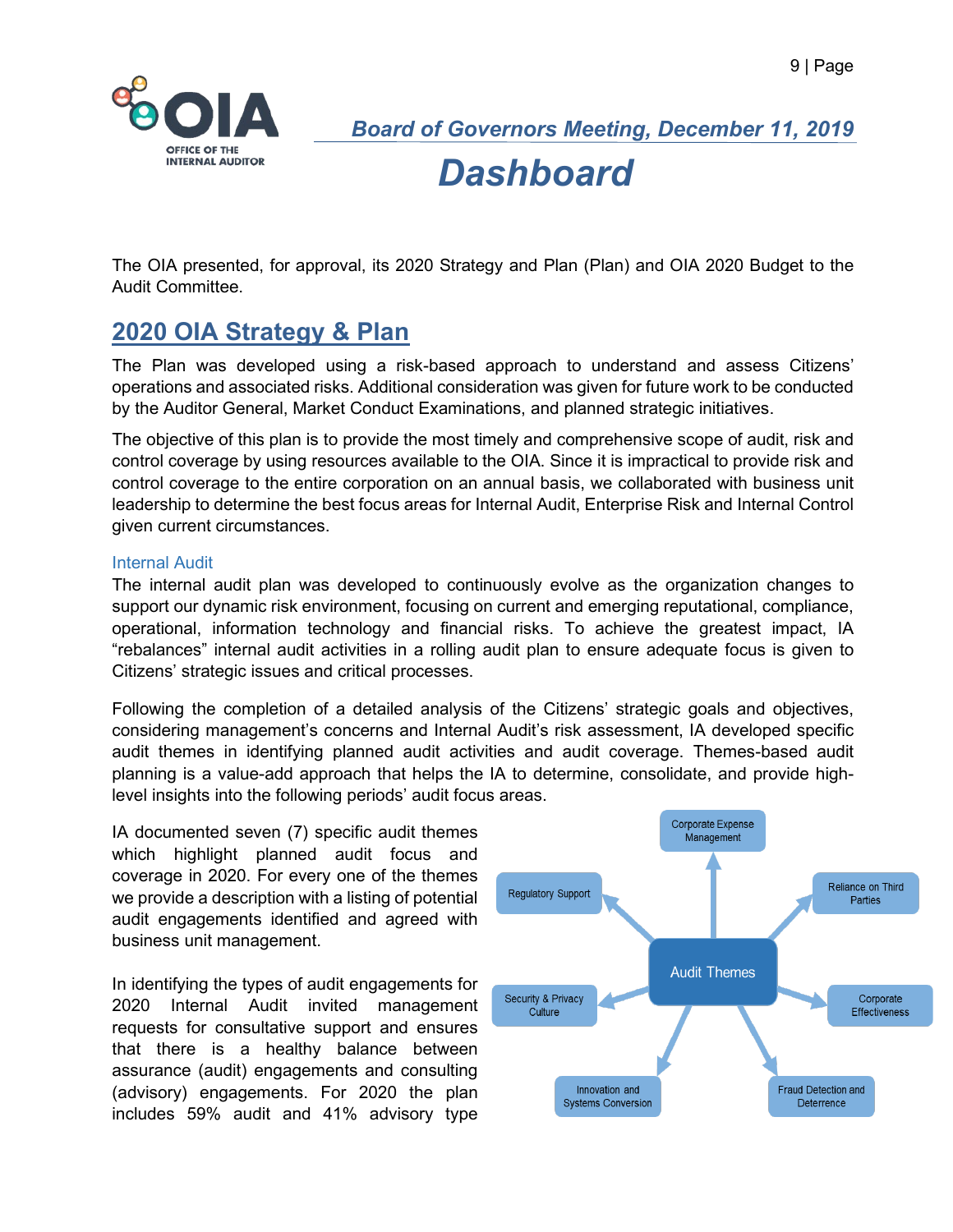

engagements. We also focus on every division within the organization and ensure that there is a heathy spread throughout Citizens as a whole.





#### Enterprise Risk & Internal Control

By closely aligning the ER & IC processes we will provide a comprehensive approach to embed the Enterprise Risk and Internal Control frameworks throughout Citizens. As both ER and IC collaborate and assist the organization to achieve its business and strategic objectives through the ERM and IC frameworks, the team will coordinate key risk and control touch points and co-facilitate some business area meetings to ensure a cohesive roll-out of the frameworks is executed. This alignment will enhance operational effectiveness by strengthening controls in the mitigation of risks.

- Inherent Risk refers to the natural level of risk that exists in a process in the absence of any action management might take to alter the risk's impact or probability. Identified through an inherent risk assessment.
- Primary Controls are controls that have a significant impact on the ability to achieve key business objectives. Primary key controls are identified through both IC and management process reviews.
- Other Mitigating & Compensating Controls refers to activities in place to reduce risk. Identified through IC and management process reviews as well as ER risk assessments.
- Residual Risk is the risk remaining after management has taken actions to alter the risk's impact or probability by establishing primary key controls and/or other mitigating and compensating controls. Determined by management in a residual risk assessment facilitated by ER.



#### 2020 ER Planned Deliverables

Risk management assessments are conducted from three different perspectives: top-down (strategic risk); bottom-up (operational risk); and project risk.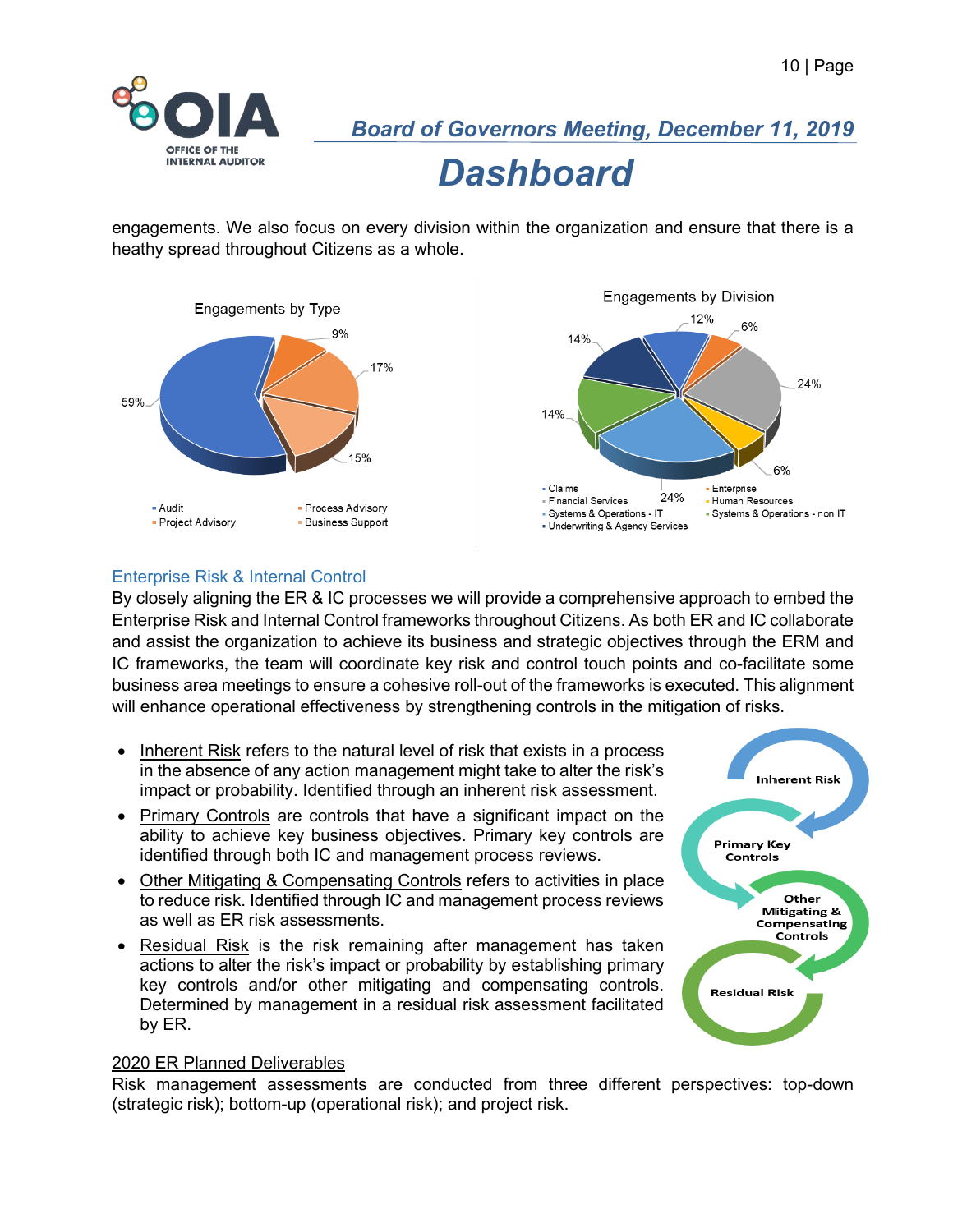

- *Strategic Risk* In 2019 the ELT, in a facilitated risk workshop, documented and prioritized 17 key strategic risks. During 2020, ER will continue to work with the assigned Risk Owners to further develop risk mitigation activities and where appropriate develop key risk indicators (KRIs) that can be used to monitor the efficiency and effectiveness of mitigation efforts. In addition, a refresh workshop will be held during the first quarter of 2020.
- *Operational Risk* During 2020, ER will continue to introduce business unit management and their delegates, to Citizens' operational risk management methodology with the primary objective to enhance Citizens' risk culture within operational management, business units and functional areas. Our operational risk management approach is intended to foster a culture where the organization embraces incorporating risk management decisions into their daily decision making within and across functional areas.
- *Project Risk* Project risk management has been in place within the project life cycle for many years at Citizens. During 2019, ER and the Project Portfolio Management and Standards team collaborated to begin to align the project risk management process to Citizens' Enterprise Risk Management Framework and related methodology where possible. During 2020, ER will continue to assist project management in redefining and enhancing the project risk assessment and recording process.

#### IC Planned Deliverables

- *Maintain Consistent & Sustainable Program* As of year-end 2019, IC and management identified 128 primary controls across the 71 business processes. The primary controls consist of 39 detective controls, 68 preventative controls, 14 IT general controls, and 7 IT application controls. During 2020, IC will continue to maintain the ICF program and assist management with the evaluation and enhancement of their current processes, procedures, and controls. Through our monitoring process, we will continue to improve the internal control maturity level of the organization.
- *Evaluate New Business Processes* IC continues to assess and evaluate the current ICF business process universe. As the internal control maturity level evolves, IC will focus on identifying additional business processes that may need to be incorporated within the scope of the ICF program. Based on our evaluation, we identified additional business processes in four (4) divisions to include in ICF: Human Resources; Legal Services; Underwriting & Agency Services; and Financial Services. IC will collaborate with ER to identify inherent risks and will work with the respective business units to identify primary controls and other mitigating activities.
- *Evaluate & Enhance Control Self-Assessments* IC works toward continuous improvement, assesses the effectiveness of Citizens' system of internal controls, and identifies opportunities to enhance Citizens' internal control environment. Our efforts will add value to the business and improve control design and operating effectiveness. During 2020, IC will review and enhance selected control self-assessments within five (5) of the divisions. The enhancements will include evaluating new inherent risks, documenting updated process narratives/flowcharts, enhancing current primary control design, and recommending new primary controls.